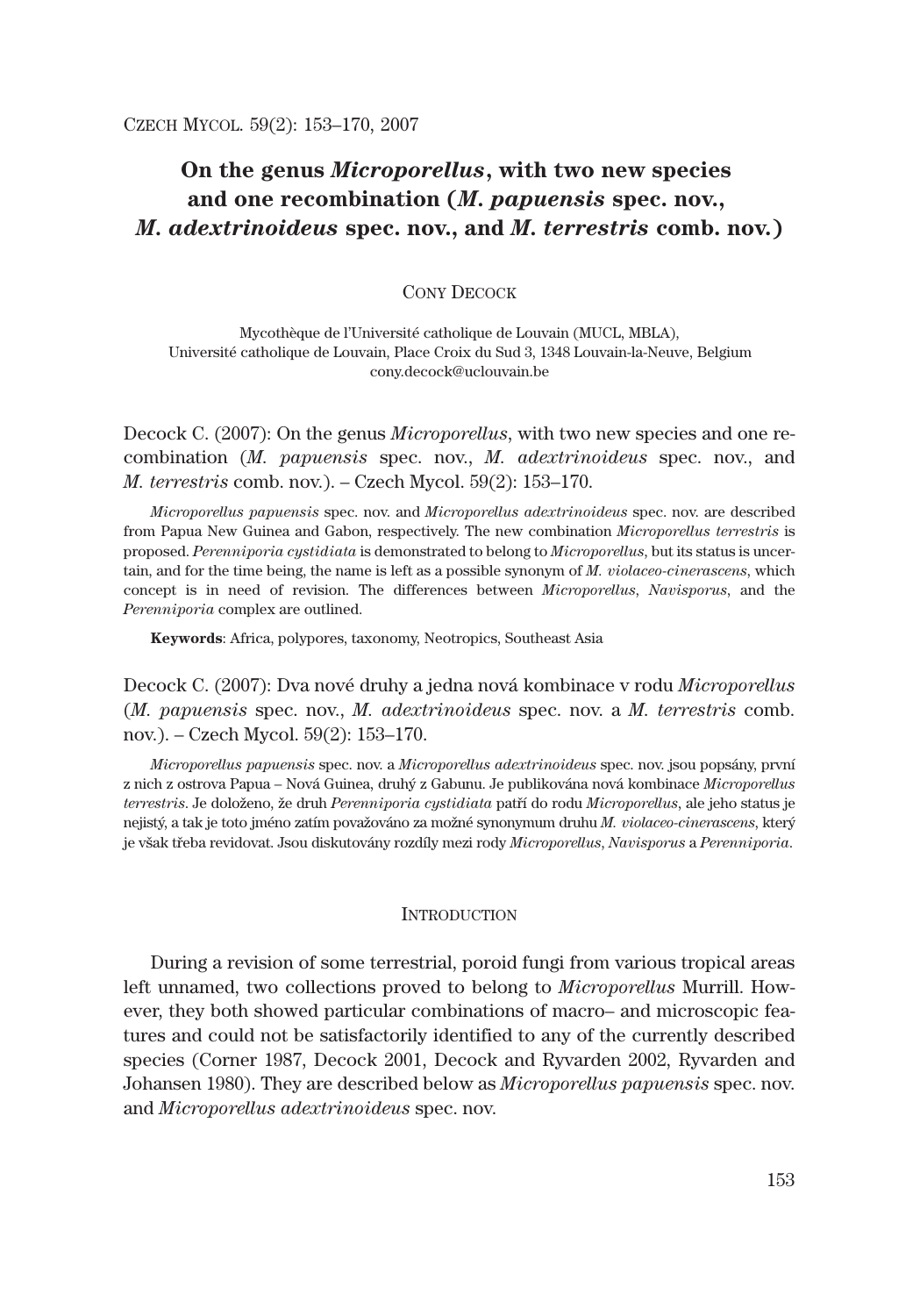Comparing these species with other possibly related taxa, two species came to our attention: *Perenniporia cystidiata* Dai et al., whose type originates from Taiwan (Dai et al. 2002), and *Navisporus terrestris* Gibertoni & Ryvarden, described from a single collection originating from Brazil (Gibertoni et al. 2004). Although described in different genera, both have a macro– and micro-morphology seemingly identical to that present in *Microporellus*, which was confirmed by the examination of their types. The new combination *Microporellus terrestris* is therefore proposed. *Perenniporia cystidiata* is of uncertain status, and for the time being the name is left as a possible synonym of *M. violaceo-cinerascens*.

The confusion between *Microporellus*, *Perenniporia* Murrill s. l. and, although to a lesser degree, *Navisporus* Ryvarden (in Ryvarden and Johansen 1980) is recurrent in literature (Decock 2001; Decock and Herrera Figueroa 2000; Decock and Ryvarden 1998, 2002, 2003). This confusion arises mainly from uncritical uses of basic morphological features (mitism, staining reactions in Melzer's reagent, wall thickness of basidiospores) or confusing generic concepts. In most previous treatments of *Perenniporia* and *Microporellus*, although with the remarkable exception of Corner (1989, 1993), the diversity of the hyphal systems, vegetative hyphae, and basidiospore morphology were poorly emphasised or analysed (Decock 2001); however, all these features are considered important for the taxonomy of polypores (Ryvarden 1991). The main characteristics of *Microporellus* are therefore critically analysed and compared with those of *Perenniporia*.

## MATERIAL AND METHODS

The study is based on specimens from the herbaria GENT, K, LG, MUCL, O, and TFRI (herbarium acronyms are from Holmgren et al. 1990). Specimens were examined in Melzer's reagent, KOH 4 % and Lactic acid Cotton blue (Kirk et al. 2001). Colours are described according to Kornerup and Wanscher (1981). Pileus size is given as follows: length: from base to margin; width: from side to side; thickness: from pore to pileus surface. In the text, the abbreviations used are:  $\bar{x}$  = arithmetic mean, R = the ratio of length/width of basidiospores, and  $\bar{x}_R$  = arithmetic mean of the ratio R. All microscopic measurements were made in Melzer's reagent. In presenting the range of the size of microscopic elements, 5 % of the measurements were excluded from each end and are given in parentheses. Arithmetic means of different measurements are also provided.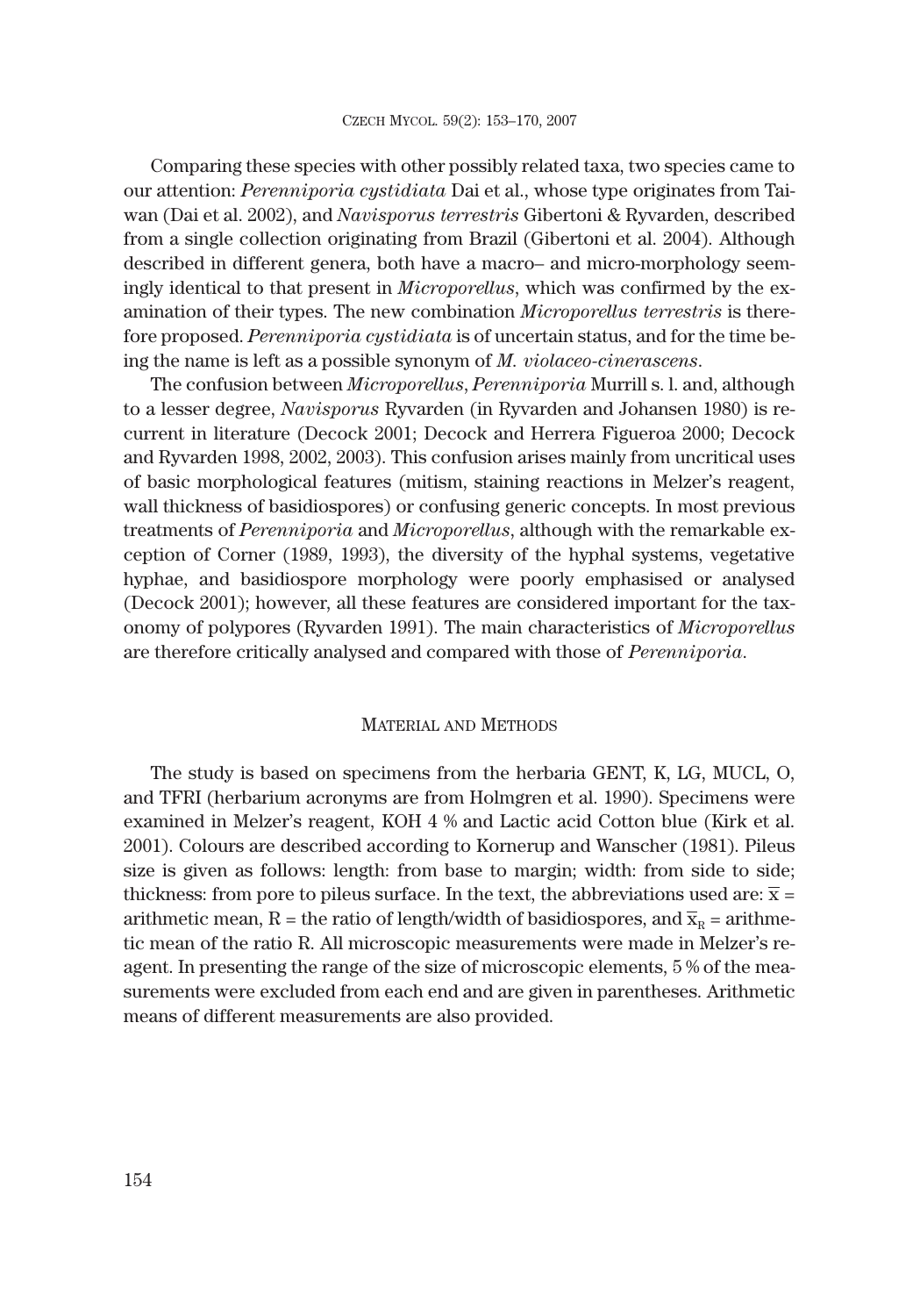#### **RESULTS**

#### *Microporellus papuensis* Decock spec. nov. Figs. 1–3, 6–7

Basidiocarpus annuus, stipitatus, solitarius vel aggregatus. Stipes lateralis, robustus, usque 30 mm altus, 4–10 mm crassus, in sectione circularis, pallide griseo-aurantiacus. Pileus dimidiatus, applanatus vel convexus, diametro usque 40 mm, 10 mm crassus, glaber, laevis vel leviter undulatus, pallide griseoaurantiacus, cum adumbratione violacea. Pori regulares, rotundi vel angulares (3–)4(–5)/mm, 150–225(–250) μm diametro, griseo-aurantiaci. Contextus usque 8 mm crassus, pallide suberis colore et consistentia. Tubi usque 2.5 mm crassi, pallide griseo-aurantiaci, consistentia firme suberosa. Systema hypharum dimiticum. Hyphae generativae fibulatae, hyalinae. Hyphae vegetativae skeletales, eramosae, aseptatae, crassitunicatae, dextrinoideae, cyanophilae, in stipite 3.0–5.0 μm, in contextu (3.7)–4.0–5.8–(6.8) μm, in tubis (3.2)–3.4–4.5–(5.0) μm latae. Basidia tetrasterigmatica. Basidiosporae ellipsoideae, subglobosae vel lacrimiformes, hyalinae vel pallide luteolae et leviter crassitunicatae, non (usque leviter) dextrinoideae, cyanophilae,  $6.5-7.5(-8.0) \times 5.0-6.0(-6.5)$  μm,  $\bar{x} = 7.0 \times 5.6$  μm, R = 1.1–1.4. Cystidia ventricosa vel fortiter ventricosa, apice rotundata, laevia usque valde incrustata, crassitunicata et apice valde crassitunicata, hyalina vel pallide luteola, non usque leviter dextrinoidea, cyanophila, (12–)14–35(–38) × (9.5–)11–18.5(–20) μm.

B a sidiome annual, stipitate, solitary or several originating from the same basal mycelial sheet, embedded in soil and root fragments, free or fused in their pilei, light in weight, with a generally hard corky consistency when dried; s t i p e lateral, short, robust, round in section, very pale corky (pale greyish orange, [4–5][A–B]3, 5B2, marble white), 15–30 mm high, 4–10 mm in diam., up to 20 mm at the bulbous base, with a hard corky consistency; p i l e u s pleuropodal, dimidiate, applanate to slightly convex, 20–40 long, up to 65 mm wide, from 1–2.5 mm thick at the margin to 10 mm thick at the base, surface glabrous, smooth or slightly concentrically wavy, especially near the margin, or radially sulcate (probably on drying), irregular near the base, homogeneously pale coloured, with some violet tints when fresh, greyish cream to pale corky on drying (pale greyish orange, 5B[2–3]), the margin darker in some places, faintly bluish grey (up to 5E2); margin regular, even, thin, slightly rounded; p o r e surface regular, grevish orange, cork coloured  $(5B[3-4])$ ; por es regular, round to angular,  $(3-)(4-5)/mm$ ,  $150-225(-250)$  µm in diam.,  $(\bar{x} = 199 \text{ µm}$  diam.); d is sep iments entire, smooth, 50–120  $\mu$ m thick  $(\bar{x} =$ 72 μm); trama of the stipe homogeneous, pale greyish orange, pale corky coloured, with a corky consistency and a dense texture; c o  $n \in \mathbb{R}$  t up to 8 mm thick at the base, down to 1 mm thick at the margin, homogeneous, very pale corky coloured (5B3), with a hard corky consistency and a dense fibrous texture when dried; tube layer up to  $2.5$  mm deep, concolorous with the context, of corky consistency and fibrous texture; hyphal system dimitic, identical in all part of the basidiome; generative hyphae hyaline, clamped, 2.5–3.0 μm wide; vegetative hyphae dominating in all parts, in the form of long, unbranched skeletal hyphae, clamped at the basal septum, moderately thick-walled, often with a large lumen, which is more striking in the context, non-septate or with a few occasional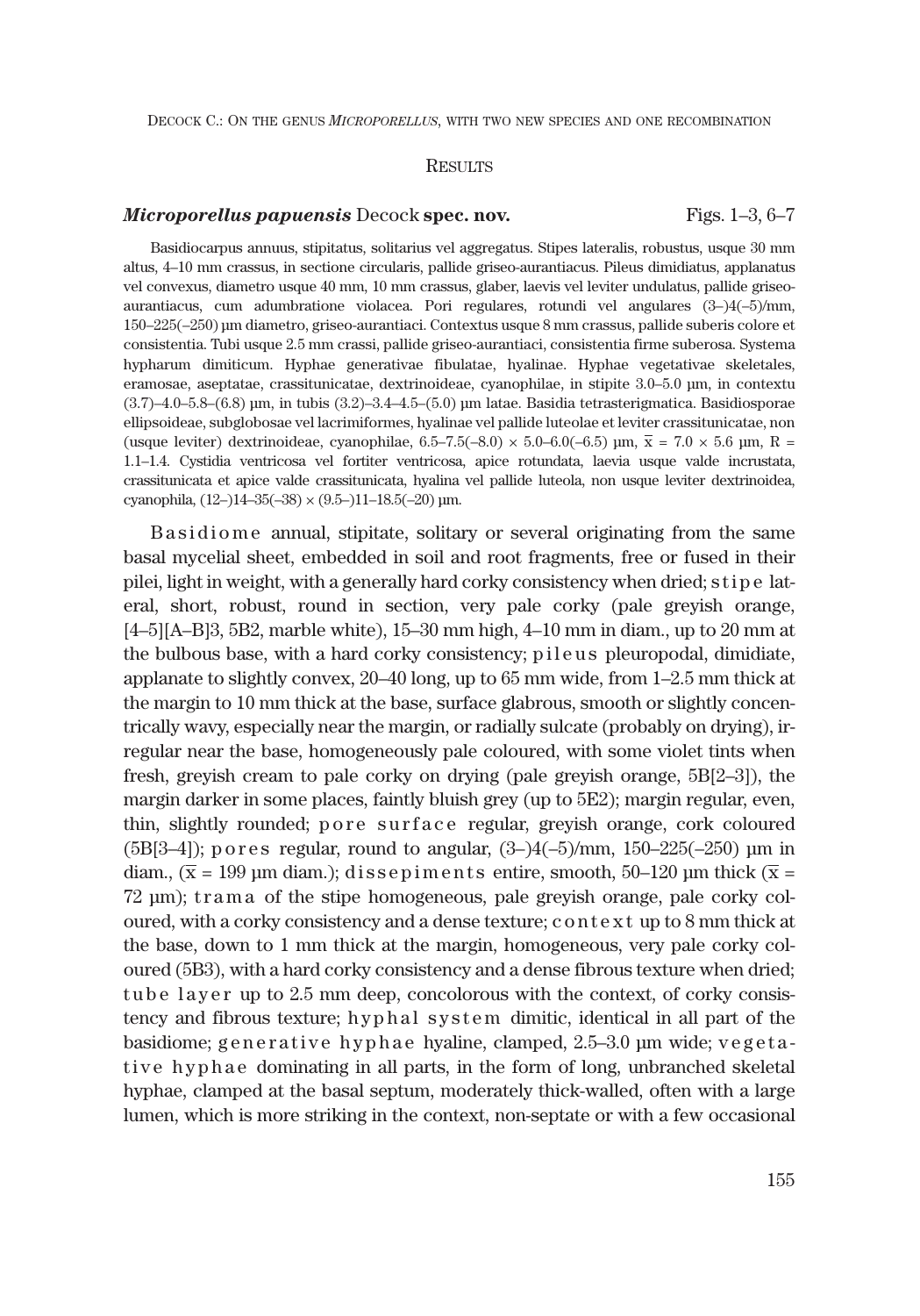secondary septa near the thin-walled end, straight to occasionally knobbed (especially in the trama of the tubes), hyaline, strongly dextrinoid and cyanophilous; s k e l e t a l h y p h a e in the stipe and context loosely compacted, easily torn apart, progressively enlarging from 2.5–3.0 μm wide at the basal septum to 5.5–8.3 μm wide  $(\bar{x} = 6.8 \text{ µm})$ , with a large lumen and occasionally collapsed; skeletal h y p h a e in the trama of the tubes compacted, enlarging from 2.0–2.3 μm wide at the basal clamp to 2.5–3.5(–(4.5) μm wide ( $\bar{x}$  = 3.1 μm); m a ture b a sidia not observed, mostly collapsed, if not then with four sterigmata; basidiospores subglobose to lacrymoid, with an eccentric apiculus, slightly thick-walled, commonly with one large central gutta, hyaline to faintly yellowish, non– or very slightly dextrinoid, cyanophilous,  $6.5-7.5(-8.0) \times 5.0-6.0(-6.5)$  μm,  $(\bar{x} = 7.0 \times 5.6)$  μm,  $R =$ 1.1–1.4,  $(\bar{x}_R = 1.2)$ ; cystidia present but not abundant, ventricose to strongly ventricose, the apex obtuse, slightly to coarsely incrusted, slightly thick-walled in the basal part and with wall occluding the lumen in the apical part, hyaline, slightly dextrinoid,  $(12-)14-35(-38) \times (9.5-11-18.5(-20) \text{ µm}, (\bar{x} = 24.0 \times 15.0 \text{ µm})$ ; c h l a m y d o sp o r es absent; t y p e o f r o t: unknown; s e x u a lity: unknown; cultural features: unknown; substrate: forest floor (possibly connected to buried root, V. Demoulin, pers. com.); distribution: known only from the type locality, Prov. Madang, Papua New Guinea.

Holotype: Papua New Guinea, Prov. Madang, south west of Bogia, on the road to Naupi, UTM BR 7324, on soil (buried root?), in relatively dry forest, 22 Jul. 1988, V. Demoulin no. 7196, in herbarium LG (isotype in herbarium MUCL as MUCL 49405).

R e m a r k s. *Microporellus papuensis* is characterised by stipitate basidiomes with pleuropodal, applanate to slightly convex pilei which are whitish to greyish white (Fig. 1) with some violet tints when fresh (V. Demoulin, pers. com.), a character that disappeared on drying, medium-sized pores, hymenial cystidia (Fig. 6), and subglobose to lacrymoid basidiospores (Fig. 7),  $6.5-7.5 \times 5.0-6.0 \,\mathrm{\upmu m}$  ( $\overline{x} = 7.0 \times$ 5.6 μm) in size.

Two other species occurring in Southeast Asia could be compared to *M. papuensis*, *viz. M. violaceo-cinerascens* (Petch) David & Rajchenb. and *M. pahangensis* Corner [Malaya: Pahang, Tembeling, on the ground in the forest, growing from buried wood, 15 Nov. 1930, E. J. H. Corner, E (E00186411), holotype]*.* They both differ in having commonly flabelliform, ascending and variably "shortly villous strigose", "hairy" pilei (Corner 1987), with loosely to densely aggregated, erected fascicules of hyphae up to 300 μm long (pers. obs.) in the former, and minutely tomentose [subtiliter tomentoso] (Petch 1916) to pubescent (Ryvarden and Johansen 1980) in the latter. The stipe and pileus of *M. papuensis* lack any tomentum or fascicles of hyphae. Both *M. violaceo-cinerascens* and *M. pahangensis* have also larger pores ranging from 1–3/mm (Corner 1987, Hattori and Murakami 1993, Ryvarden and Johansen 1980).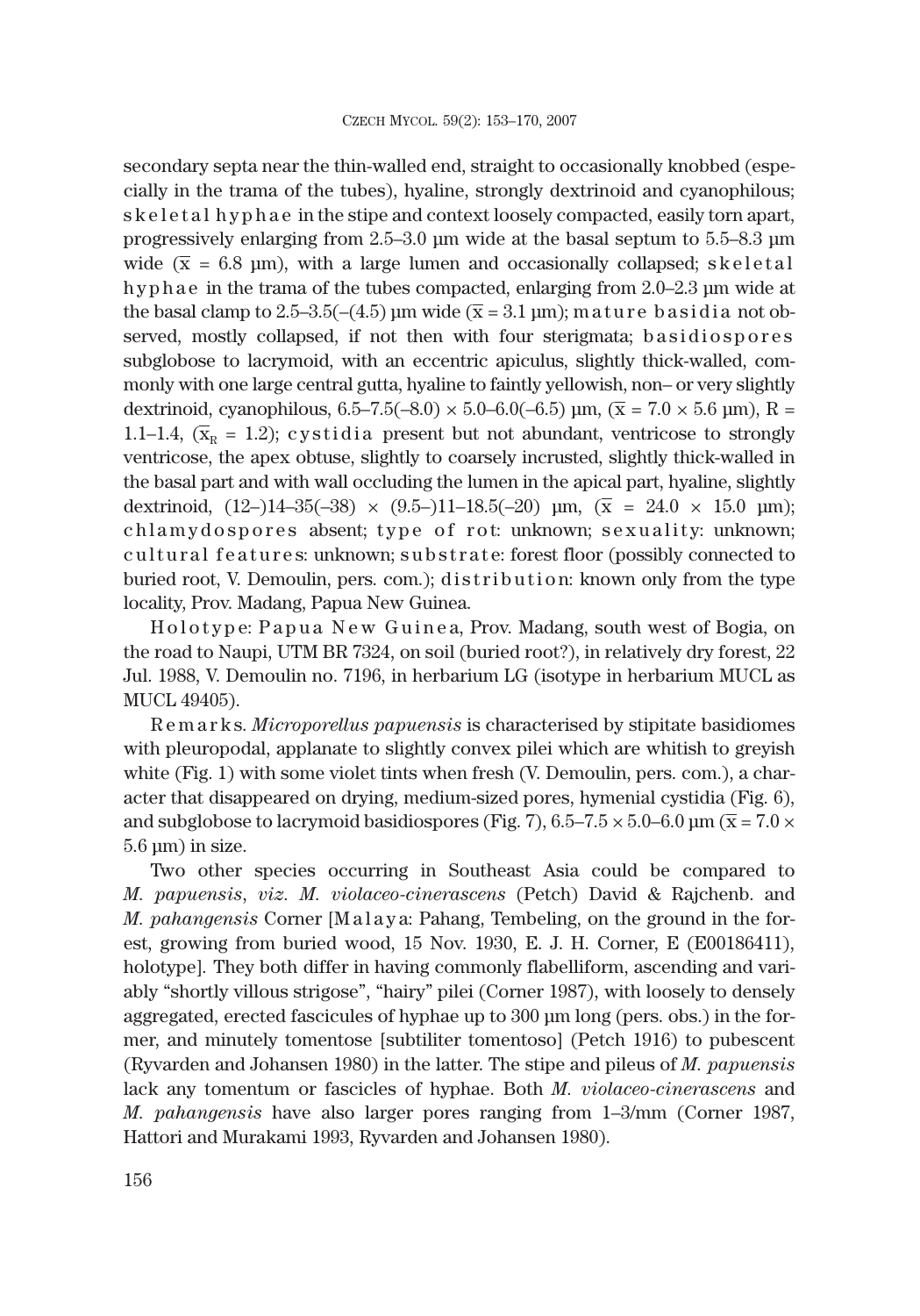

DECOCK C.: ON THE GENUS *MICROPORELLUS*, WITH TWO NEW SPECIES AND ONE RECOMBINATION



**Figs. 1–3.** *Microporellus papuensis*. 1. Basidiomes (upper surface, scale  $bar = 40$  mm).

2. Basidiomes, pore surface (scale bar = 35 mm).

3. Basidiomes, detail of the pore surface (scale  $bar = 2.5$  mm).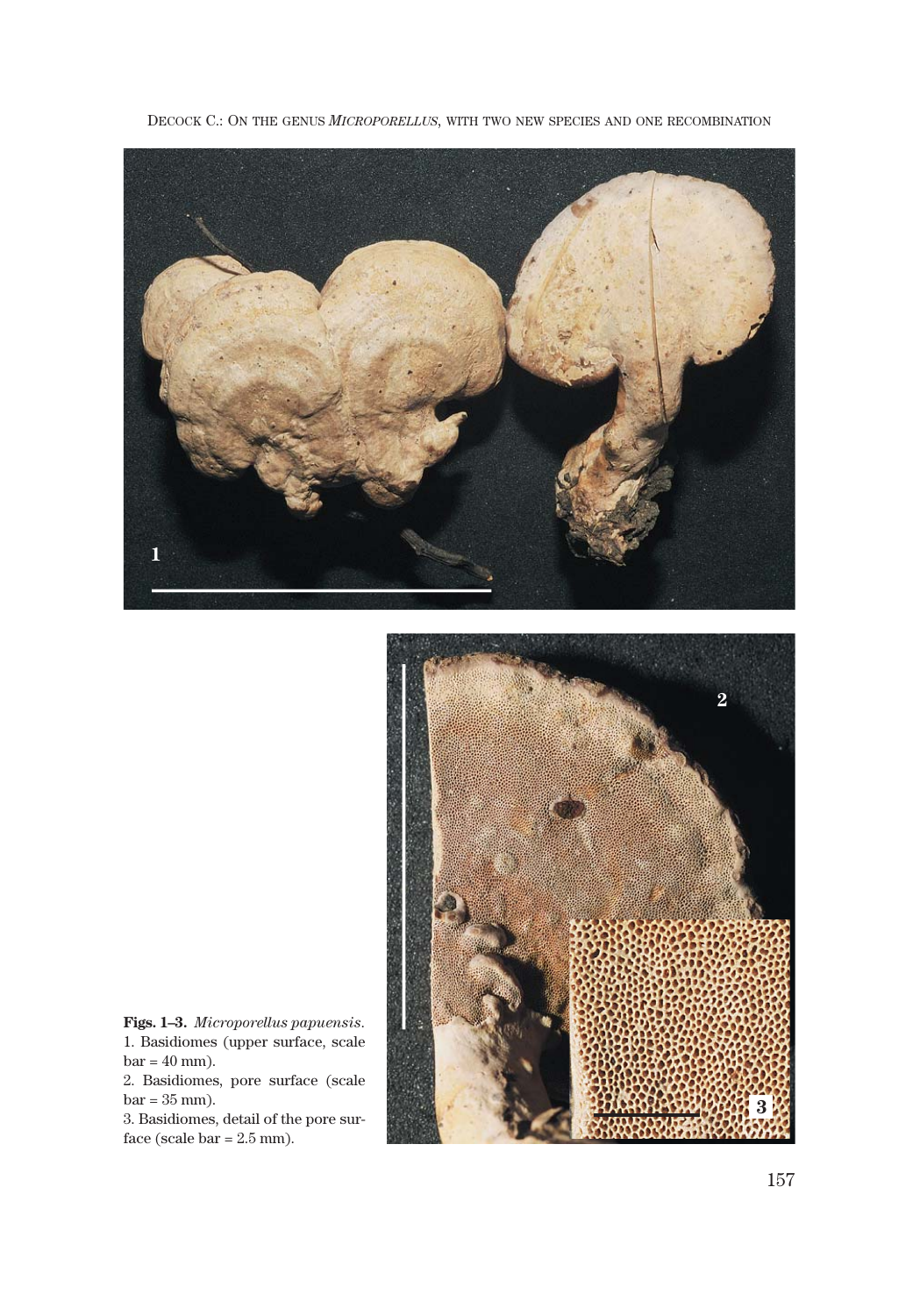CZECH MYCOL. 59(2): 153–170, 2007



**Figs. 4–5.** *Microporellus adextrinoideus*. 4. Basidiomes, upper view (scale bar = 25 mm). 5. Basidiomes, pore surface (scale bar = 15 mm).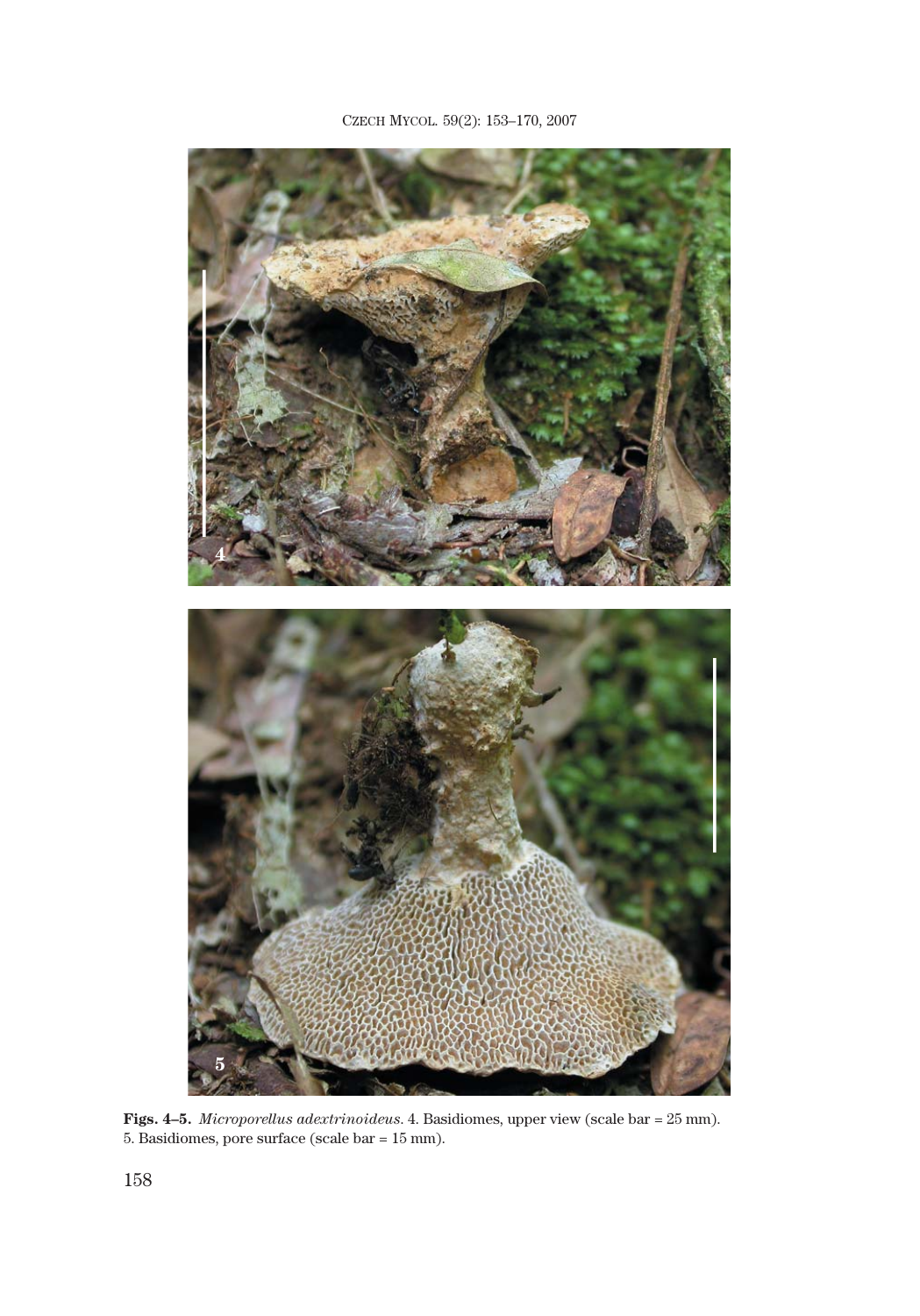*Microporellus inusitatus* (Lloyd) Corner (recombination also made by Ryvarden 1990), originally described from Southeast Asia (Malaysia, Lloyd 1925) has flabelliform to infundibuliform pilei, occasionally whitish but more commonly with a brownish tan, greyish brown, or pale vinaceous coloured as illustrated by Corner (1987). Its basidiospores are slightly smaller and more distinctly globose than in *M. papuensis*, viz.  $5-6 \times 5-6$  um in the type (fide Ryvarden 1990) or  $5-7 \times$ 5–6 μm (fide Corner 1987). Corner (1987) recognised also several varieties within *M. inusitatus*, two of them (var. *parvisporus* Corner and var. *lateritius* Corner) having even smaller basidiospores, viz.  $4.3-5.5 \times 3.7-4.7$  μm. Furthermore, neither Corner (1987) nor Ryvarden (1990) reported cystidia in that species.

*Microporellus braziliensis* Decock & Ryvarden has also a white to greyish, convex (conchate) pileus when fresh, but is easily distinguished by having smaller basidiospores,  $4.0-5.0 \times 3.8-4.5$  µm, and occurring in Neotropical areas, where the species is in all probability endemic (Decock and Ryvarden 2002).

## *Microporellus adextrinoideus* Decock **spec. nov.** Figs. 4–5, 8–9

Basidiocarpus annuus, stipitatus, solitarius. Stipes lateralis, robustus, 16–25 mm elatus, 3–5 mm crassus, in sectione circularis vel irregularis, pallide griseo-aurantiacus. Pileus solitarius dimidiatus, applanatus, 16–20 mm longus, 25–30 mm latus, 1–6 mm crassus, irregularis, laevis vel tuberculatus, glaber, griseo-aurantiacus, margine acuto. Pori irregulares, circulares vel angulares vel elongati, (0.5–)1–2 / mm, albidi vel pallide griseo-aurantiaci. Contextus usque 5 mm crassus, pallide griseo-aurantiacus, consistentia firme suberosa. Tubi usque 3.5 mm crassi, albidi vel pallide flavidi, consistentia firme suberosa. Systema hypharum dimiticum. Hyphae generativae fibulatae, hyalinae. Hyphae vegetativae skeletales, eramosae, aseptatae, crassitunicatae, non dextrinoideae, cyanophilae, in stipite 4.2–6.3 μm, in contexto (4.0)–4.7–8.0–(9.0) μm, in tubis (2.8)–3.0–4.4–(5.0). Basidia tetrasterigmatica, clavata, cum constrictione apicale**,** 25.0–28.0 × 6.0–8.0 μm. Basidiosporae ellipsoideae, subglobosae vel lacrimiformes, apiculatae, leviter crassitunicatae, hyalinae vel palide flavidae, haud usque leviter dextrinoideae, cyanophilae,  $(5.7-)6.0-7.0(-7.0 \times (4.2-)4.2-5.0(-5.5) \mu m, R = (1.2-)1.2-1.6(-1.7) (\bar{x} = 6.4 \times 4.7 \mu m, \bar{x}_p =$ 1.4). Cystidia desunt.

B a s i d i o m e annual, stipitate, solitary, the total basidiome up to  $26-30$  mm high; stipe lateral to sublateral, erect, 16–25 mm long, 3–5 mm in diam., circular to irregular in section, the surface very pale corky coloured (orange white (5A2) to pale greyish orange, 5B3), dull, smooth to irregular, slightly tuberculate, glabrous, with a soft corky consistency when fresh, a corky consistency when dried; p i l e us dimidiate in pole view, applanate (slightly centrally depressed) in section, 16–20 mm long (base-margin), 25–30 mm wide (side to side), up to 6 mm thick at the base down to 1 mm at the margin, the surface irregular, slightly radially wrinkled, slightly tuberculate, glabrous, dull, mainly very pale corky near the margin (greyish orange 5B4), progressively darker near the centre, very pale brown (5C5, brownish orange, reddish blonde); m a r g in thin, acute, regular in outline, very pale corky coloured (pale greyish orange 5B3); p or e surface plane to descending, separated from the stipe, mainly pale coloured, whitish, very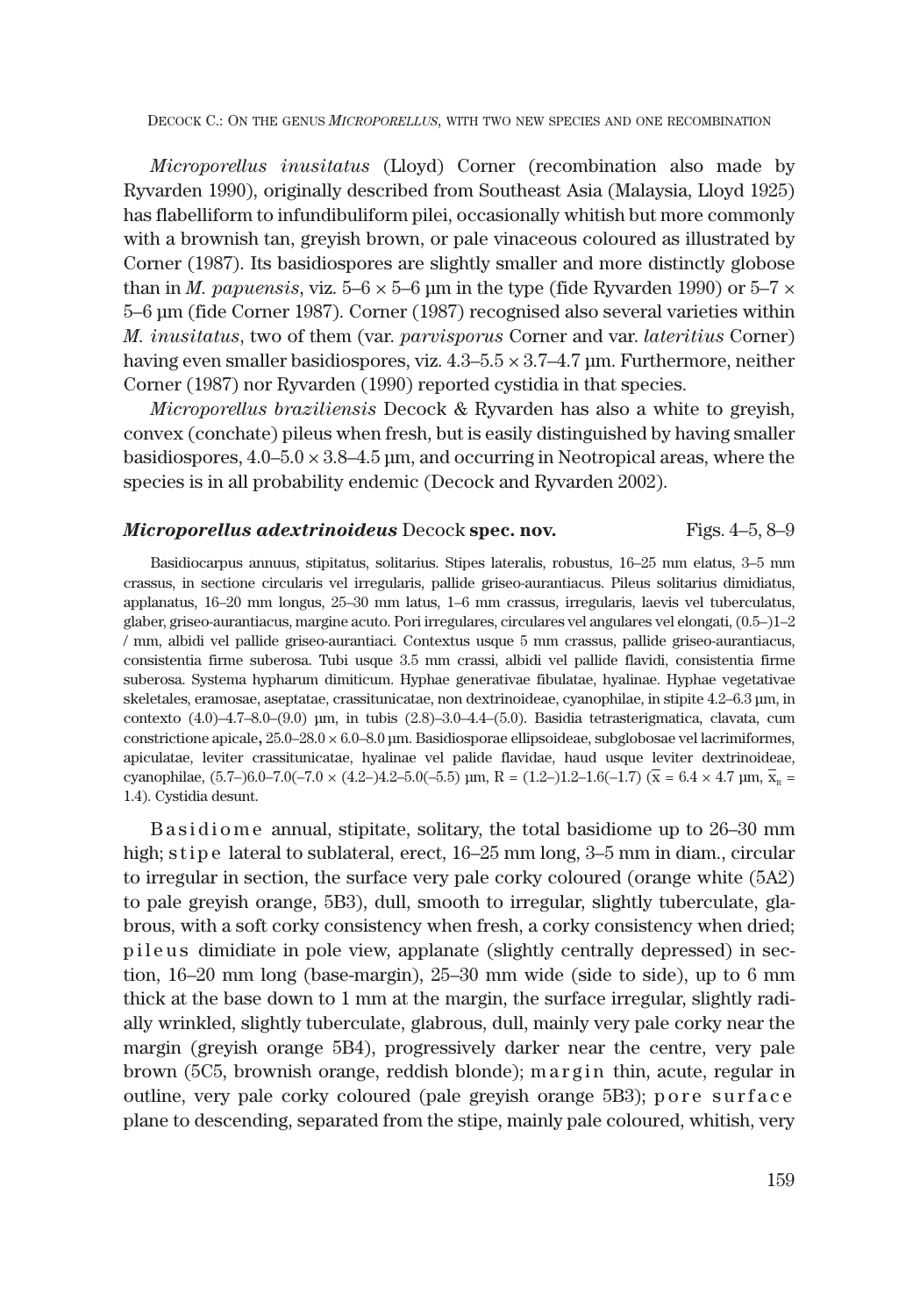pale greyish orange; p o r e s rather irregular, round to angular,  $(0.5-1)$ –2/mm in tangential section, 300–450 μm diam. ( $\bar{x}$  = 370 μm in diam.), sometimes radially elongated, then up to 1 mm long, up to sublamellate in some parts of older specimens, then sinuous; dissepiments thin, entire, smooth, sinuous when sublamellate; trama of the stipe and context continuous, homogeneous, homogeneously greyish orange, cork-coloured (5B4), with a corky consistency and dense fibrous texture;  $\text{context}$  homogeneous, up to 5 mm thick at the base, down to  $1-2$  mm thick at the margin; tube layer single, (concolorous to) slightly paler than the context, up to 3.5 mm deep, with a corky consistency, a fibrous texture, more fragile in older, dried specimens; hyphal system dimitic, identical in all parts of the basidiome (stipe, context, and hymenophoral trama); g e n e r a t i v e h v p h a e hyaline, clamped, sparingly branched,  $2.5-3.0$  um wide; v e g e t a t i v e h y p h a e as non-branched skeletal hyphae, occasionally with some lateral branches arising close to the basal clamp but soon aborted, moderately thick-walled, often with a large lumen (lumen wider than the wall thickness), especially in the context, non-septate or rarely with few occasional secondary septa near the thin-walled end, straight to occasionally knobbed, hyaline, non–dextrinoid (yellowish in Melzer's reagent), cyanophilous; skeletal hyphae in the stipe and contextual trama densely compacted, progressively enlarging from 2.2–2.5 μm wide at the basal septum to 3.7–5.5 μm ( $\bar{x}$  = 4.6 μm); in the trama of the tubes enlarging from  $2.0-2.3$  μm wide at the basal clamp to  $(2.5)-2.7-4.0-(4.5)$ μm wide  $(\bar{x} = 3.4 \text{ µm})$ ; b a sidia clamped at basal septum, clavate to slightly pedunculate, with a constriction in the upper third,  $25-28 \times 6.0-8.0$  μm, with four rather large sterigmata; b a s i d i o l e s (immature basidia) clavate to slightly pedunculate; b a sidiospores ellipsoid to broadly ellipsoid, up to subobovoid, with an eccentric apiculus, slightly thick-walled, occasionally with one large central gutta, hyaline to faintly yellowish, non-dextrinoid, cyanophilous,  $(5.7-)6.0-7.0(-7.0 \times$  $(4.2-)4.2-5.0(-5.5)$  μm, R =  $(1.2-)1.2-1.6(-1.7)$  ( $\bar{x}$  = 6.4 × 4.7 μm,  $\bar{x}_R$  = 1.4); c y stidia absent; chlamydospore absent; type of rot: unknown; s exuality: unknown; cultural features: unknown; substrate: humus at the base of a dead stump, among mosses; distribution: known only from the type locality, Gabon; h a b i t a t: Guineo-Congolian rainforest.

Holotype: Gabon, Province of Ogooué-Ivindo, Ivindo National Park, "Réserve intégrale d'Ipassa" Nature Reserve, near the baï of Mekadje, on soil, at the base of a dead stump of an unidentified angiosperm, among mosses, 12 Apr. 2006, C. Decock no. GA-06-184, in herbarium MUCL as MUCL 49398.

*Microporellus adextrinoideus* is characterised by small, stipitate, cork-coloured basidiomes (Fig. 4), large (1–2/mm), irregular to sublamellate pores (Fig. 5), absence of cystidia, non-dextrinoid vegetative hyphae, and ellipsoid to broadly ellipsoid basidiospores, averaging  $6.4 \times 4.7$  µm (Fig. 9). It is, so far, the only *Microporellus* species having non-dextrinoid vegetative (skeletal) hyphae. Corner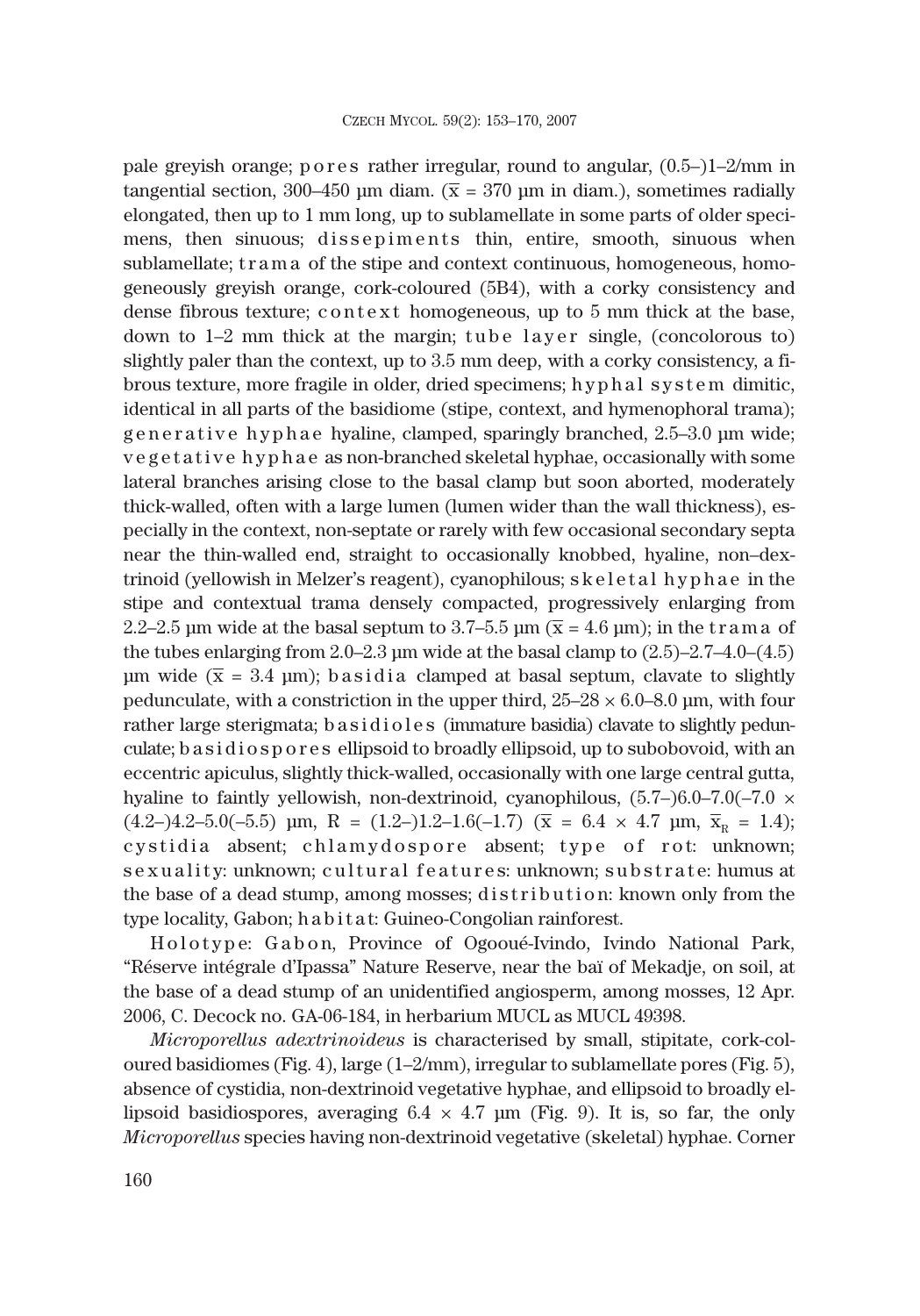(1987) reported *M. brunneus* Corner with non-dextrinoid vegetative hyphae, but the type of the latter name was demonstrated to represent a young specimen of *Amauroderma rugosum* (Blume & Nees : Fr.) Torrend (Hattori 2001).

Otherwise, *Microporellus adextrinoideus* reminds *M. straminellus* (Bres.) Decock & Ryvarden [Indonesia: Java, on soil, v. Höhnel no. 165, BPI, holotype] or *M. terrestris* (Gibertoni et al. 2004, see below), both with a cork-coloured pileus (at least when dried), large pores, and absence of hymenial cystidia. They differ by their strongly dextrinoid skeletal hyphae and basidiospores characteristics: more distinctly globose and slightly larger in *M. straminellus* (averaging 7.1  $\times$  5.6 μm, with ( $\bar{x}_R$  = 1.2) (Decock and Ryvarden 1998); elongated lacrymoid in *M. terrestris* (Gibertoni et al. 2004, see below).

*Microporellus clemensiae* (Murrill) Ryvarden [P h i l i p p i n e s: Mindanao, near camp Keithley, Lake Lanao, on dead roots, Sep.-Oct. 1907, M. S. Clement, NY, holotype] has similar basidiospores, both in shape and size, but much smaller pores, (5–)6–7/mm (fide Decock and Ryvarden 2002).

## *Microporellus terrestris* (Gibertoni & Ryvarden) Decock, **comb. nov.** Fig. 10

B a sionym: *Navisporus terrestris* Gibertoni & Ryvarden, in Gibertoni, Ryvarden & Cavalcanti, Synopsis Fungorum 18 : 50, 2004.

A description can also be found in Gibertoni et al. (2004).

B a sidiome annual, centrally stipitate, solitary; stipe erect, up to 35 mm long in total, 5–10 mm above the soil level, and up to 25 mm buried (then sinuous), 6–15 mm diam., the surface pale corky coloured (greyish orange, 5B[3–4]), smooth, and glabrous, circular to slightly ellipsoid in section; p i l e u s mesopodal, circular in pole view, applanate to slightly infundibiliform in section, 35–55 mm in diam., the surface wavy, with a few large bands, slightly radially wrinkled, glabrous, dull, mainly pale corky near the margin (greyish orange 6B5), progressively darker near the centre, light brown (6D[5–6], sunburn, cinnamon) to brown (6E5, near leather brown); m a r g in involute (when dried), mainly pale corky coloured (pale greyish orange to pale brownish orange,  $5B[3-4]$ ); por e surface irregular, slightly decurrent, mainly pale cork-coloured (greyish orange, 6B5); p o r e s irregular, round to angular,  $(2-)3(-4)/mm$ ,  $300-450$  μm in diam. ( $\bar{x} = 370$  μm in diam.); dissepiments thin, entire, smooth; trama of the stipe homogeneous, pale greyish corky coloured, with a corky consistency, a dense fibrous texture;  $\text{context}$  homogeneous, thin, 2–5 mm thick at the base, down to 1 mm thick at the margin, with a corky consistency, a fibrous texture, pale corky colored (pale greyish orange, 5B3); tube layer concolorous with the context or slightly darker, up to 3 mm deep, with a corky consistency and a fibrous texture; h y p h a l system dimitic, identical in all parts of the basidiomes (stipe, context, and hymenophoral trama); generative hyphae hyaline, clamped, 2.5–3.0 μm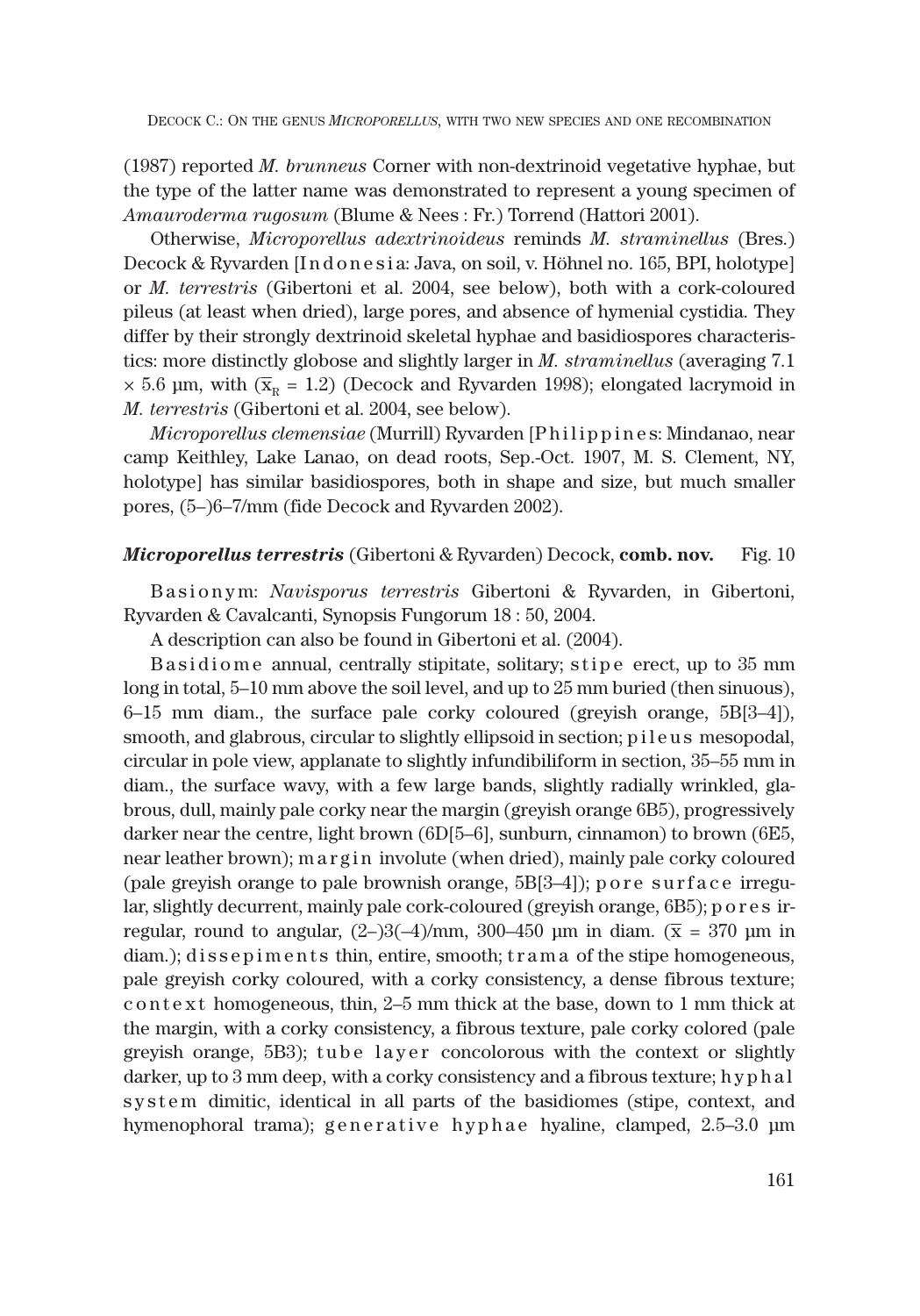wide; v e g e t a tive hyphae as non-branched skeletal hyphae, clamped at the basal septum, moderately thick-walled, often with a large lumen, especially in the context, and then often partly collapsed, non-septate or with a few occasional secondary septa near the thin-walled end, straight to occasionally knobbed, hyaline, strongly dextrinoid, cyanophilous; s k e l e t a l h y p h a e in the stipe and context loosely compacted, progressively enlarging from 2.3–2.8 μm wide at the basal septum to  $(4.5-)5.0-8.0 \times (x = 6.3 \text{ µm})$ ; in the trama of the tubes enlarging from 2.0–2.4 μm wide at the basal clamp to  $(3.0)$ –3.4–4.5– $(5.0)$  μm wide ( $\bar{x}$  = 3.6 μm); mature basidia not observed, mostly collapsed, immature ones with four sterigmata; basidiospores mostly ellipsoid to navicular, or elongated lacrymoid, with an eccentric apiculus, slightly thick-walled, commonly with one large central gutta, hyaline to faintly yellowish, non-dextrinoid, cyanophilous,  $(8.0-)8.0-10.5(-11.0) \times (3.5-)3.5-4.5(-5.0)$  μm, R =  $(1.9-)2.1-2.6(-2.9)$  ( $\bar{x} = 9.2 \times$ 4.0 μm,  $\bar{x}_R = 2.3$ ); cystidia absent; chlamydospore absent; type of rot: unknown; sexuality: unknown; cultural features: unknown; substrate: forest floor (buried wood?); distribution: known only from the type locality, Brazil, Rio Grande do Norte State.

Specimen studied: Brazil, State of Rio Grande do Norte, Municipality of Baía Formosa, "Reserva Particular do Patrimônio Natural Senador Antônio Farias – Mata Estrela" Nature Reserve, on soil (next to *Caesalpinia echinata* Lam.), Jul. 2001, Tatiana B. Gibertoni no. 46, O (isotype).

R e m a r k s. *Microporellus terrestris* is mainly characterised by the combination of stipitate basidiomes, mesopodal pilei, absence of cystidia, and ellipsoid to elongated lacrymoid basidiospores, 8.0–10.5  $\times$  3.5–4.5 μm ( $\bar{x}$  = 9.2  $\times$  4.0 μm,  $\bar{x}_R$  = 2.3). Obviously, the basidiospore shape and size justified the original placement of this species in *Navisporus* (Gibertoni et al. 2004). However, as all other characters point to *Microporellus*, the species is best accommodated in the latter genus (but see the discussions below).

The basidiospores of *M. terrestris* strongly remind those of *M. ellipsosporus* Decock & Ryvarden [S e n e g a l: Basse Casamance, Forêt des Bayottes, *Afzelia africana* forest, Amadou Ba, 21 Dec. 1985, D. Thoen, BR 066216,62 (holotype) and O (isotype)], which have a similar shape, but are slightly larger with R ranging from 1.7 to 2.3 (Decock and Ryvarden 2002). *Microporellus ellipsosporus* differs also from *M. terrestris* in having hymenial cystidia (Decock and Ryvarden 2002). It is so far known only from the type specimen originating from Central Africa.

**Figs. 6–7.** *Microporellus papuensis.* 6. Cystidia (scale bar = 10 μm). 7. Basidiospores (scale bar = 6 μm).

**Figs. 8–9.** *Microporellus adextrinoideus.* 8. Basidia (scale bar = 10 μm). 9. Basidiospores (scale bar = 6 μm).

**Fig. 10.** *Microporellus terrestris*. Basidiospores (scale bar = 6 μm).

**Figs. 11–12.** *Perenniporia cystidiata*. 11. Cystidia (scale bar = 10 μm). 12. Basidiospores (scale bar = 6 μm).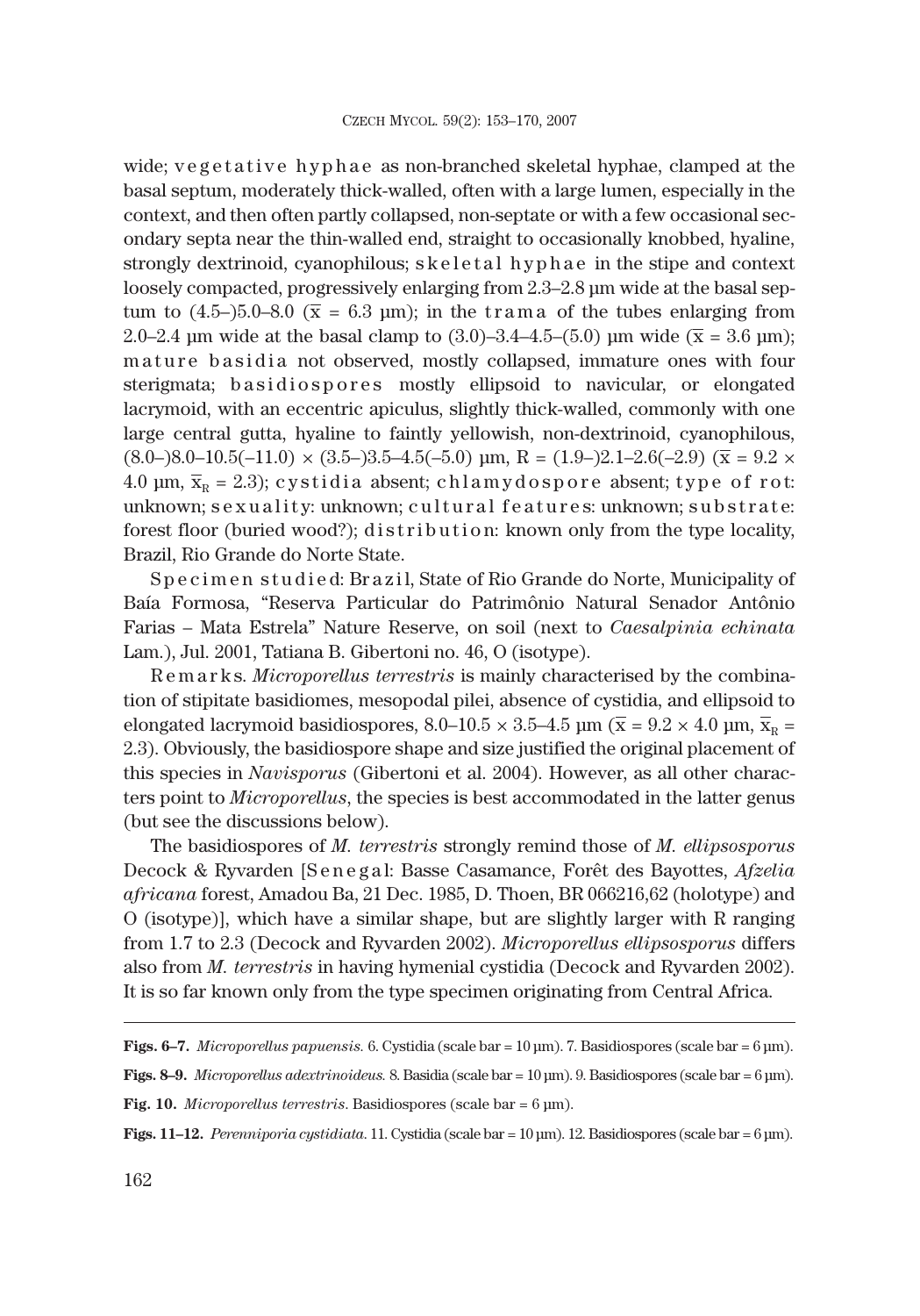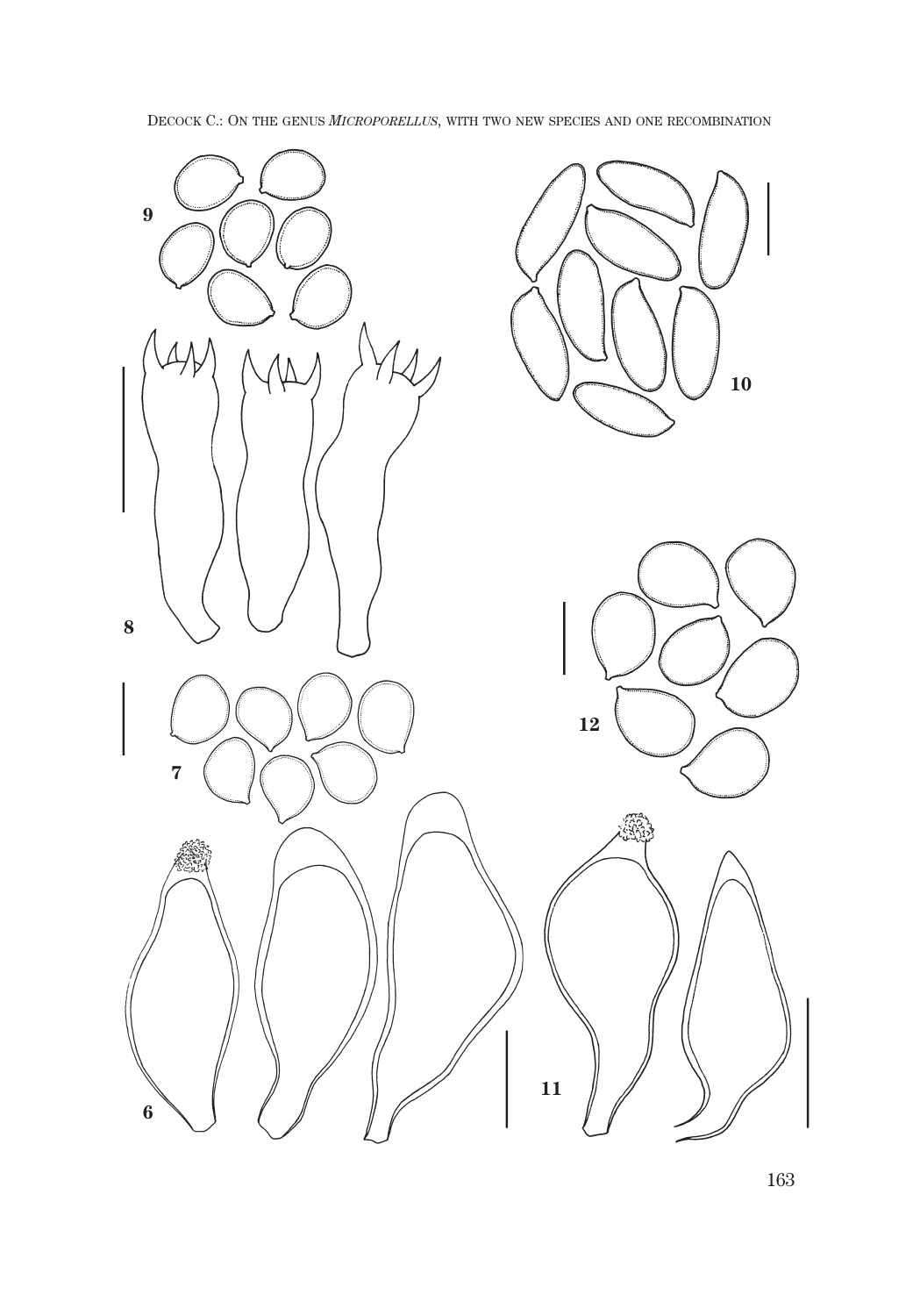#### *Perenniporia cystidiata* Dai et al., Mycotaxon 83: 209, 2002 Figs. 11–12

≡ *Microporellus violaceo-cinerascens* (Petch) David & Rajchenb., Mycotaxon 22: 303, 1985.

Specimen examined: Taiwan, Nantou, Lienhuachich,  $23^{\circ}$  56' N –  $120^{\circ}$ 53' E, alt. 700 m., on soil, 5 Jul. 1995, W. N. Chou no. CWN 01011, in Herbarium TNMF 3505 (holotype).

R e m a r k s: The main macro– and microscopic features of *P. cystidiata*, viz. its stipitate habit, dimitic hyphal system with strongly dextrinoid skeletal hyphae, ventricose cystidia (Fig. 11), and the slightly thick-walled, broadly ellipsoid, subglobose to lacrymoid, asymmetrical basidiospores (Fig. 12) obviously indicate *Microporellus* as the correct genus for this species. Furthermore, morphologically, and this is especially true if the microscopic characters are considered, the type of *P. cystidiata* shows many resemblance to *M. violaceo-cinerascens*. Consequently, *P. cystidiata* is considered a taxonomic synonym of the former.

#### **DISCUSSION**

*Microporellus* Murrill (1905) was originally described with *M. dealbatus* (Berk. & Curtis) Murrill as the type. David and Rajchenberg (1985) re-examined the type species emphasising its main features, among others a stipitate habit, a dimitic hyphal system with unbranched, dextrinoid skeletal hyphae, hymenial cystidia, and slightly thick-walled, hyaline, and cyanophilous basidiospores.

Corner (1987) confirmed after detailed observations the essential micro-features of the genus, but broadened the generic concept by including acystidiate taxa as well as some trimitic species. However, as later demonstrated (Hattori 2001, Decock and Ryvarden 2002), Corner's (1987) trimitic (or subtrimitic) species either do not belong to *Microporellus* or are of doubtful identity. Thus, *M. brunneus* and *M. subincarnatus* Corner were demonstrated to represent, respectively, *Amauroderma rugosum* (Hattori 2001) and *Perenniporia stipitata* Ryvarden (Decock and Ryvarden 2002). The taxon represented by *Microporellus burkillii* (Lloyd) Corner sensu Corner is uncertain (V. Demoulin, pers. com.). Hattori (2001) noted that it is identical to *M. fuliginosus* Corner. The type of *M. labyrinthiformis* was demonstrated to be sterile and unidentifiable, representing probably an "abnormal form of *Microporellus* or *Flabellophora*" (fide Hattori 2001), and its status remains uncertain.

Decock (2001) and Decock and Ryvarden (2002) enlarged the generic concept by including species with strictly or variably sessile basidiomes: *Microporellus celtis* (Chang & Chou) Decock, *Microporellus peninsularis* (Corner) Decock (both with sessile basidiomes), and *Microporellus braziliensis* (with variably ses-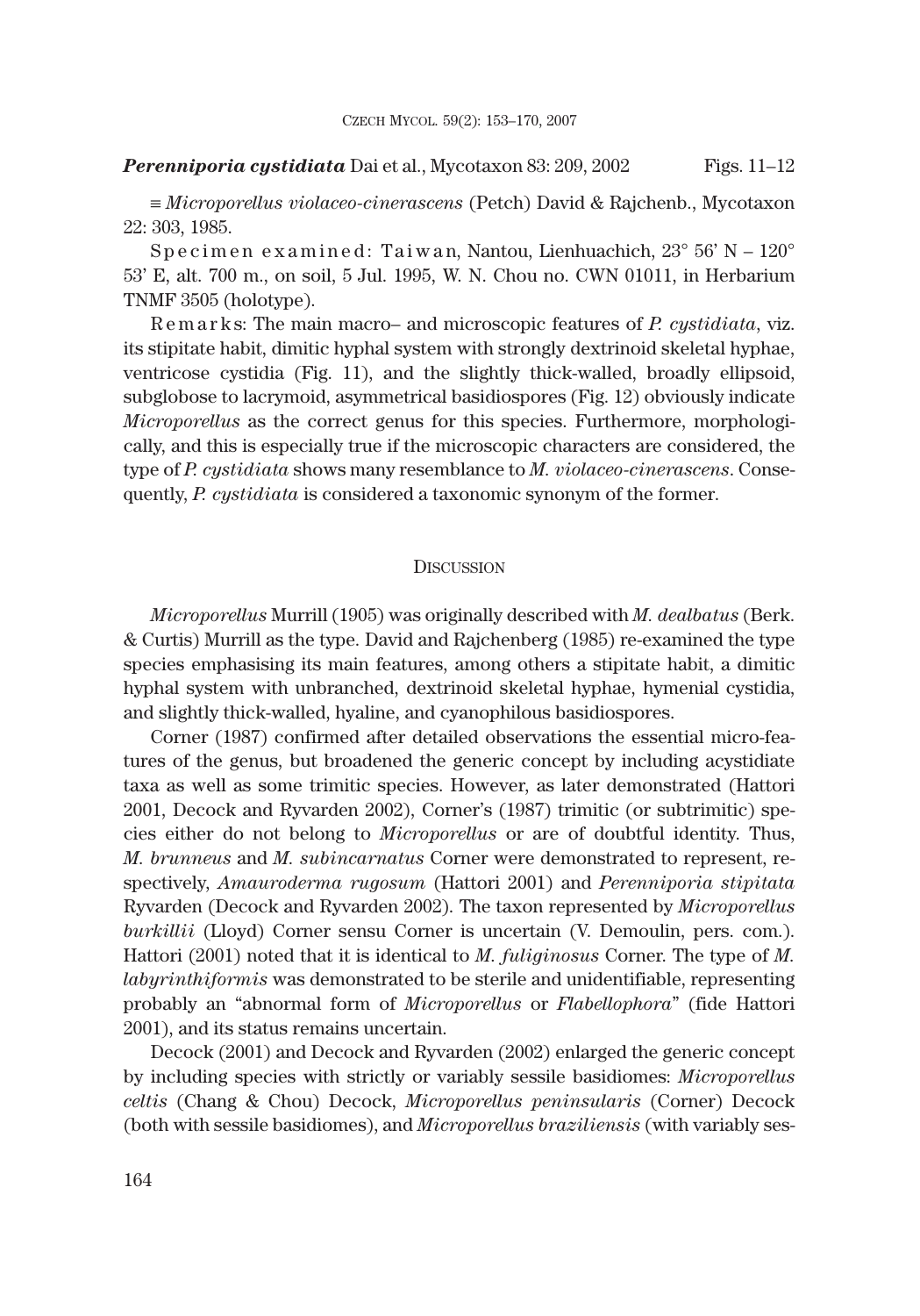sile to stipitate basidiomes), demonstrating the poor taxonomic significance of the pileus habit at genus or species level.

The addition of *M. adextrinoideus* still broadens the generic concept by including species with non-dextrinoid vegetative hyphae. The hyphal system, the morphology of the vegetative hyphae, and the basidiospore shape are otherwise in accordance with *Microporellus*, hence the placement. The taxonomic significance of the dextrinoidity of vegetative hyphae could be discussed but this character alone should not be considered critical at the genus level. There are other examples of polypore genera with species having variably dextrinoid, or totally non-dextrinoid vegetative hyphae; see for instance *Perenniporia* Murrill (Decock and Stalpers 2006b, Ryvarden and Gilbertson 1994), *Amauroderma* Murrill (Corner 1983), or even *Wrightoporia* Pouz. (Stalpers 1996).

## *Microporellus* **main features**

The main features of *Microporellus* are a pileate basidiome, either sessile or stipitate, light in weight when dried, a white to pale cream context and hymenophoral trama; a dimitic hyphal system with unbranched skeletal hyphae, hyphae thick-walled, never solid but with an open lumen (sometime widely open, especially in the context), hyaline, non– to strongly dextrinoid, and cyanophilous; hymenial cystidia if present commonly ventricose and apically mucronate or digitate, thick-walled with the wall distinctly thicker at the apex, the latter frequently as a solid mucro (frequently totally occluded, in other groups of fungi termed as "solid apical mucro" – Clémençon 1997), apically smooth to lightly or coarsely incrusted; basidiospores subglobose, commonly lacrymoid to elongatedlacrymoid, with a slight adaxial depression near the apiculus, making them asymmetrical in side view, hyaline or faintly yellowish when older, slightly thickwalled, the wall cyanophilous, occasionally slightly dextrinoid, without germ pore, commonly with a large gutta; production of laccase in pure culture indicative of white rot [David and Rajchenberg 1984, pers. obs., checked in *M. violaceocinerascens* MUCL 45229 (Ethiopia) by drop tests with syringaldazine (Harkin and Obst 1974)]; tetrapolar sexuality (at least in *M. dealbatus*, David and Rajchenberg 1984); normal nuclear behaviour (at least in *M. dealbatus*, David and Rajchenberg 1984).

Some rare binding processes may occur occasionally, as illustrated by Decock (2001) in *M. peninsularis*. In the latter species, they originate deep in the older part of the context and, in all probability, do not participate in the construction of the basidiome (Decock 2001). The significance of these scattered binding processes is uncertain. It could represent meaningless growing artefacts, but also a residue (relict state) of a previous branching pattern. As well, some rare lateral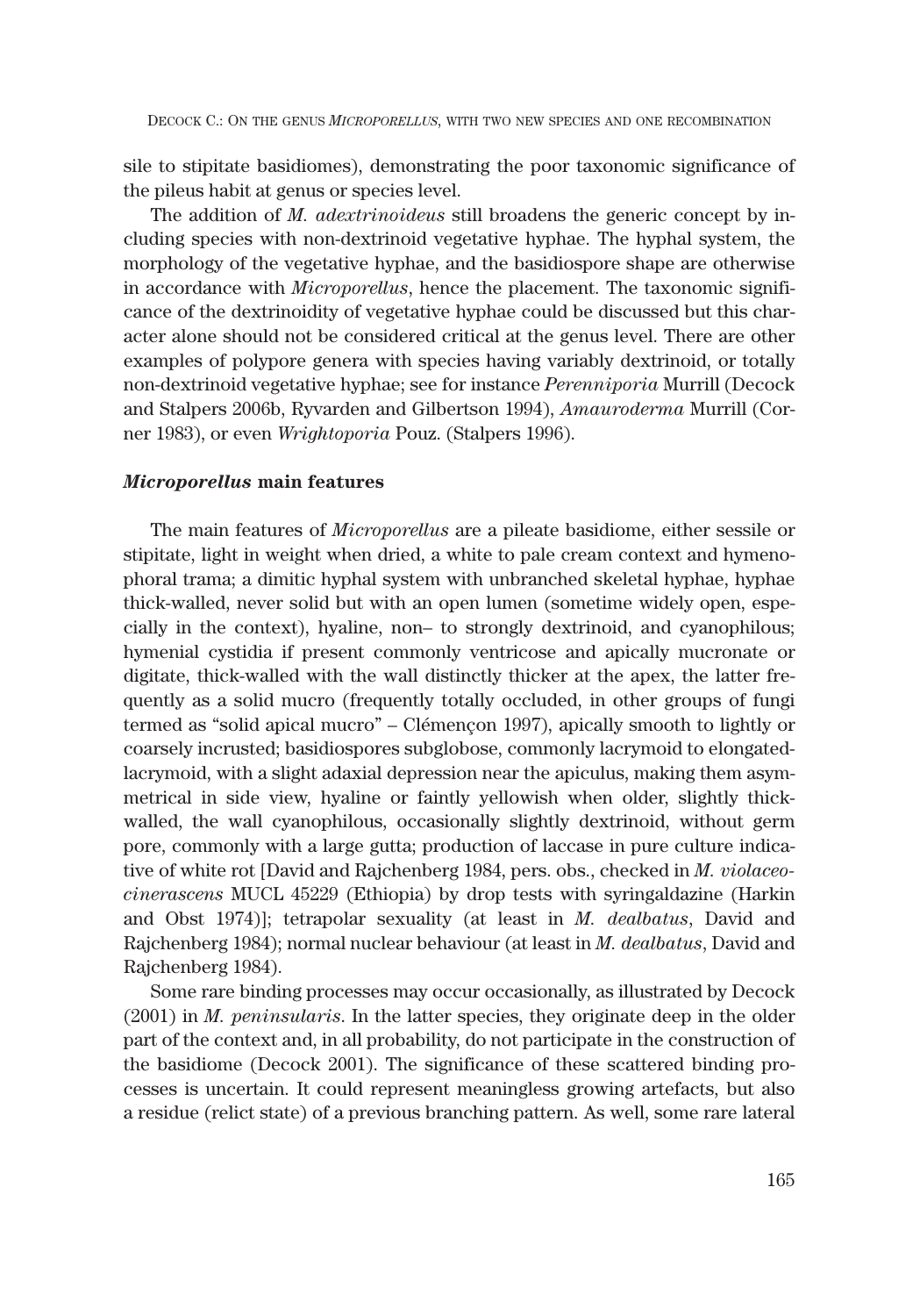processes, soon aborting, can occasionally be observed in the very first part of vegetative hyphae development.

Cystidia in *Microporellus* are peculiar. They have no equivalent in other genera of poroid fungi, but in *Navisporus* Ryvarden in Ryvarden and Johansen, especially in *N. floccosus* (Bres.) Ryvarden in Ryvarden and Johansen (pers. obs.), and to a lesser degree in *Perenniporia latissima* (Bres.) Ryvarden (Decock 2001).

*Navisporus floccosus* is commonly described as acystidiate (Ryvarden and Johansen 1980, Ryvarden 1983, Torres-Torres et al. 2007). However, Roy and De (1980) did report hymenial cystidia in several collections originating from India, a fact overlooked by most authors. The presence of cystidia was confirmed in several specimens originating from Southeast Asia [Malaysia: on poisoned rubber stumps (*Ficus*?), 1961, R.R.I.M. no. 787, K (K(M): 100671); Papua New G u i n e a: Madang, Silibob, 5° 12' S, 145° 45' E, garden, on dead trunk, 29 Jan. 1997, R. Walleyn no. 793 (GENT)] and the Caribbean area [C u b a: Prov. Ciudad Habana, Escaleras de Jaruco, grassland by the side of the road, at the base of a living *Ficus*, 16 Jun. 2001, C. Decock & S. Oliva Herrera, MUCL 43445 (also in Herbarium HAC)]. It can be noted that cystidia were not observed in collections originating from Africa (pers. obs.) [C a m e r o o n: on wood, near the station of Barombi, 06 Jun. 1890, Schweinfurth (S, holotype of *N. floccosus*); Gabon: Province of Ogooué-Ivindo, Ivindo National Park, "Réserve intégrale d'Ipassa" Nature Reserve, Ipassa station, at the base of a living trunk, unidentified *Cesalpiniaceae*, among herbs, 07 Apr. 2006, C. Decock no. GA-06-072, MUCL 47513; Senegal: Basse Casamance, Badiouré, Kourouk forest, 15 m. alt., on a dead stump of an unidentified angiosperm, 29 Nov. 1980, C. Vanden Berghem 4083 (BR)]. This might explain why Ryvarden did not report them, neither in his original (Ryvarden and Johansen 1980) nor in the latter diagnosis of *Navisporus* (Ryvarden 1983a), his description being based exclusively on African collections.

The cystidia in *N. floccosus* are in all respect identical to those found in *Microporellus*. This, and the fact that both genera share the same hyphal system (dimitic with dextrinoid, moderately thick-walled skeletal hyphae), similar basidiospores (slightly thick-walled, hyaline to pale yellowish, asymmetrical and with slight adaxial depression), and the production of white rot, indicate strong affinities and make *Navisporus* (as originally described, based on *N. floccosus*) *Microporellus*'s closest relative. As it will be discussed separately, *Navisporus* as latter extended by Ryvarden (Ryvarden 1983a, 2000) and collaborators (Ryvarden and Iturriaga 2003) is morphologically heterogeneous, encompassing several hyphal systems and vegetative hyphae differentiation, and polyphyletic (pers. obs.), and in need of revision; the genus *Mollicarpus* Ginns (Ginns 1984) could be considered for some species. In fact, taken in its original sense (Ryvarden and Johansen 1980), the distinction between *Navisporus* and *Microporellus* becomes tenuous, and in fine, both names could be considered as taxonomic synonyms.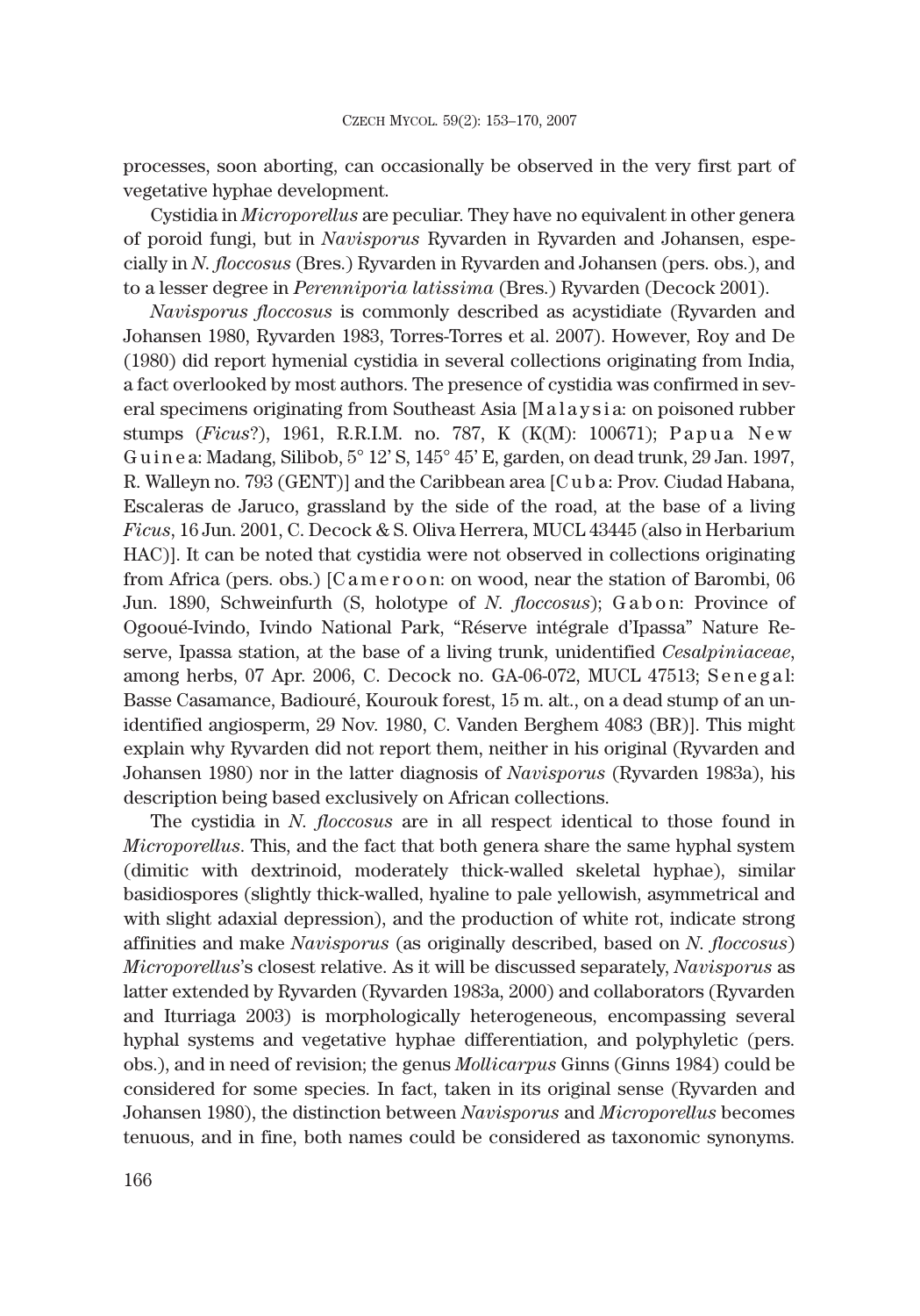The major difference that would account for their distinction is the gross basidiome habit. *Navisporus floccosus* forms rather large, sessile basidiomes, spongy when fresh, light in weight when dried. The taxonomic implications, at genus or lower taxonomic level, of the basidiome consistency, which is to a certain extent reflected by the hyphal construction, remain difficult to evaluate when not considered in a wider context.

The cystidia in *Perenniporia latissima*, with a seemingly identical morphology, together with the strongly dextrinoid, unbranched skeletal hyphae were misinterpreted by some authors (Chang and Chou 1999, Corner 1987, Dai et al. 2002). Although with a general similar outline, cystidia in *P. latissima* have a wall evenly thickened and strongly dextrinoid, in which they differ from those present in *Microporellus*. Furthermore, the basidiospores and skeletal hyphae, especially their ratio lumen/wall thickness, also distinguish *P. latissima* from *Microporellus*. In *P. latissima*, the basidiospores have a very thick-wall with a small, domeshaped apical thinning, representing a germ pore. The skeletal hyphae are very thick-walled with a narrow lumen, which in addition to the dense structure makes its basidiome heavy. Basidiomes of *P. latissima* are also perennial and develop a thick, horny crust on the pileus, a feature always absent in *Microporellus*. *Perenniporia latissima* belongs to a distinct, unrelated group of species. Its hyphal system and the germ pore ontogeny also raise doubt about its relation with *P. medulla-panis* (see below) (Decock 2001).

The distinction between *Microporellus* and *Perenniporia* was confused in a recurrent way. In the last 20 years, several species either originally described in or transferred to *Perenniporia* (or one of its presumed taxonomic synonyms, one of which being *Vanderbylia* Reid) were later demonstrated to belong to *Microporellus*: in addition to *P. cystidiata* (cf. above), it includes *M. straminellus* (≡ *Perenniporia straminella* (Bres.) Ryvarden; see Ryvarden 1988, Decock and Ryvarden 1998), *M. celtis* (≡ *Perenniporia celtis* Chang and Chou; see Chang and Chou 1999, Decock 2001), *M. grandiporus* Corner (1987) (= *Perenniporia hexagonoides* T. Hatt.; see Decock 2001, Hattori and Lee 1999), and *M. peninsularis* (≡ *Vanderbylia peninsularis* Corner; see Decock 2001). The reverse situation existed also, illustrated by *M. subincarnatus* or by *Microporellus chocolatus* (Lloyd) Ryvarden. The former was demonstrated to be a taxonomic synonym of *Perenniporia stipitata* Ryvarden (Decock and Ryvarden 2002), while the latter is an earlier name for *Perenniporia ahmadii* Ryvarden (Ryvarden 1983b) [presently *Pseudopiptoporus chocolatus* (Lloyd) Decock & Ryvarden (Decock and Ryvarden 2003]. Ryvarden (1990) noted also, dealing with *M. inusitatus*, that "it is a matter of opinion whether this species [*M. inusitatus*] is best placed in *Microporellus* or *Perenniporia*" and justified his choice of *Microporellus* by the "centrally [stipitate] rather thin basidiocarp".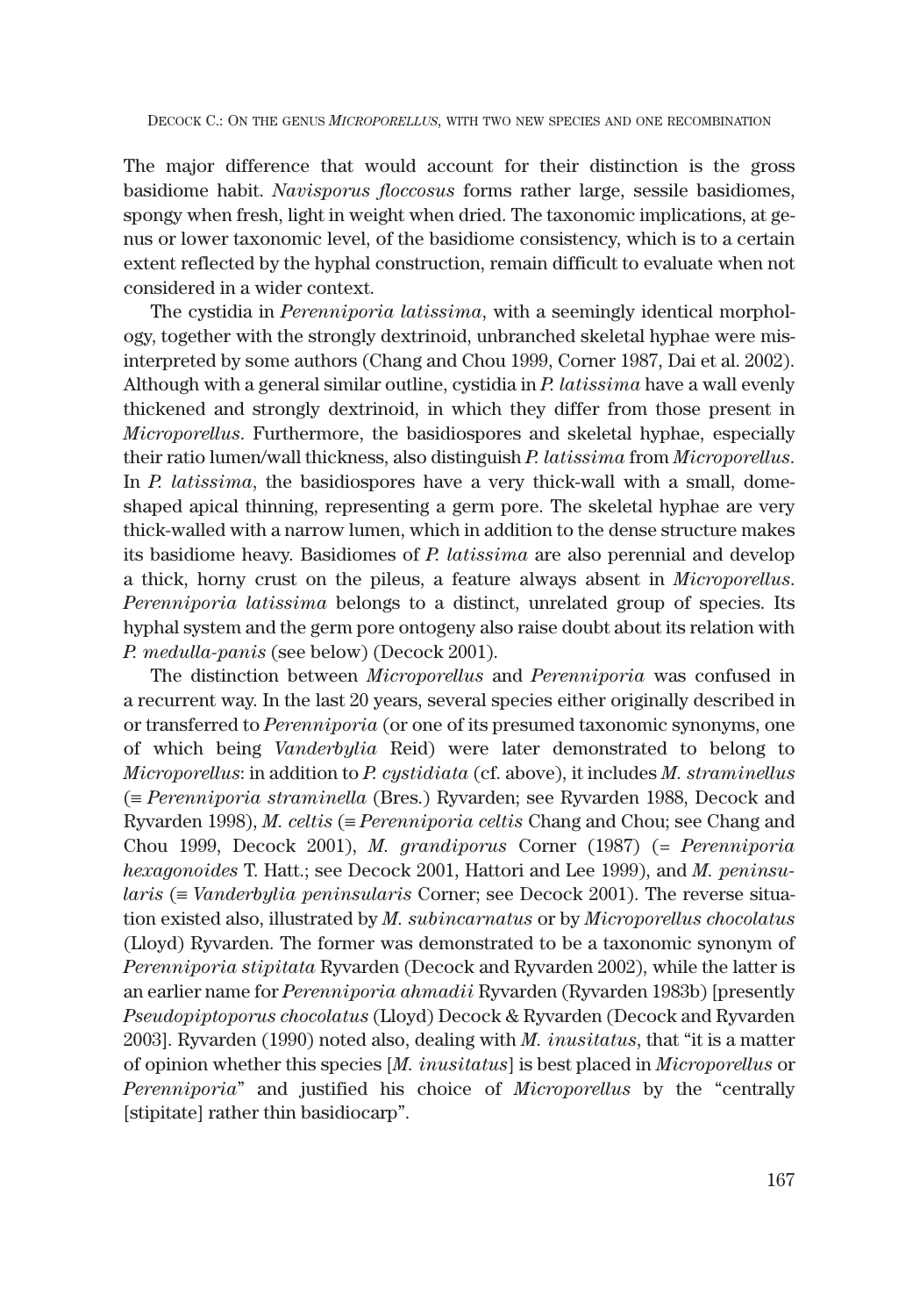This confusion originates from a vague definition of both genera (Decock 2001, Decock and Ryvarden 2003) based on uncritical use of basic morphological features (mitism, dextrinoidity of vegetative hyphae or basidiospore characters), in which underlying diversity or similitude and subsequent possible taxonomic implications were overlooked or not critically analysed.

However, when the morphological characteristics of *Microporellus* and *Perenniporia* s. str. (as defined by Decock and Stalpers 2006b based on the type species, *P. medulla-panis* (Jacq.: Fr.) Donk, cf. Donk 1967, Decock and Stalpers 2006a) are compared and their differences/similitude critically analysed, it becomes obvious that both genera differ fundamentally, especially in their vegetative hypha differentiation and basidiospore characteristics. These morphological differences are also reflected in preliminary phylogenies based on DNA sequence data (unpublished data) that clearly resolve *Perenniporia* and *Microporellus* as distantly related clades.

*Perenniporia* (Decock and Stalpers 2006b) is above all characterised by a dimitic hyphal system with skeleto-binding hyphae having an arboriform branching pattern, and thick-walled, broadly ovoid (symmetrical), cyanophilic, and variably dextrinoid basidiospores with a large apical germ pore, whose development leads eventually to the apex' collapse and the resulting truncate aspect. Both vegetative hypha and basidiospore differentiation, especially the ontogenesis and resulting morphology of the germ pore, are important characteristics for the definition of the genus. However, in previous treatments of the former genus, both features were poorly (if at all) considered (e.g. Dai et al. 2002, Niemelä et al. 1992, Núñez and Ryvarden 2001, Ryvarden and Johansen 1980, Ryvarden and Gilbertson 1994), leading to a large, heterogeneous genus from which smaller entities (e. g. *P. latissima* and related taxa, see above) should be sorted out.

#### ACKNOWLEDGEMENTS

I am grateful to the curators of the herbaria GENT, HAC, LG, MUCL, TFRI and O for the loan of type or original collections, and to Prof. V. Demoulin, University of Liège, for the loan of the type of *M. papuensis*, constructive discussions about this species, the concept of *M. violaceo-cinerascens*, and previous versions of the manuscript. I also gratefully acknowledge the financial support received from the Federal Science Policy Office (contracts C3/10/003 and BL/10/C41) and from the "Fonds de la Recherche Fondamentale Collective" (contract FRFC 2.4515.06 and contract 2.9006.86, the latter granted (in part) to the University of Liège for fieldwork in Papua New Guinea). I also extend my thanks to the Gabonese National Centre for Scientific Research and Technology of the Ministry of Environment, Nature Protection, Research, and Technology for having granted research permits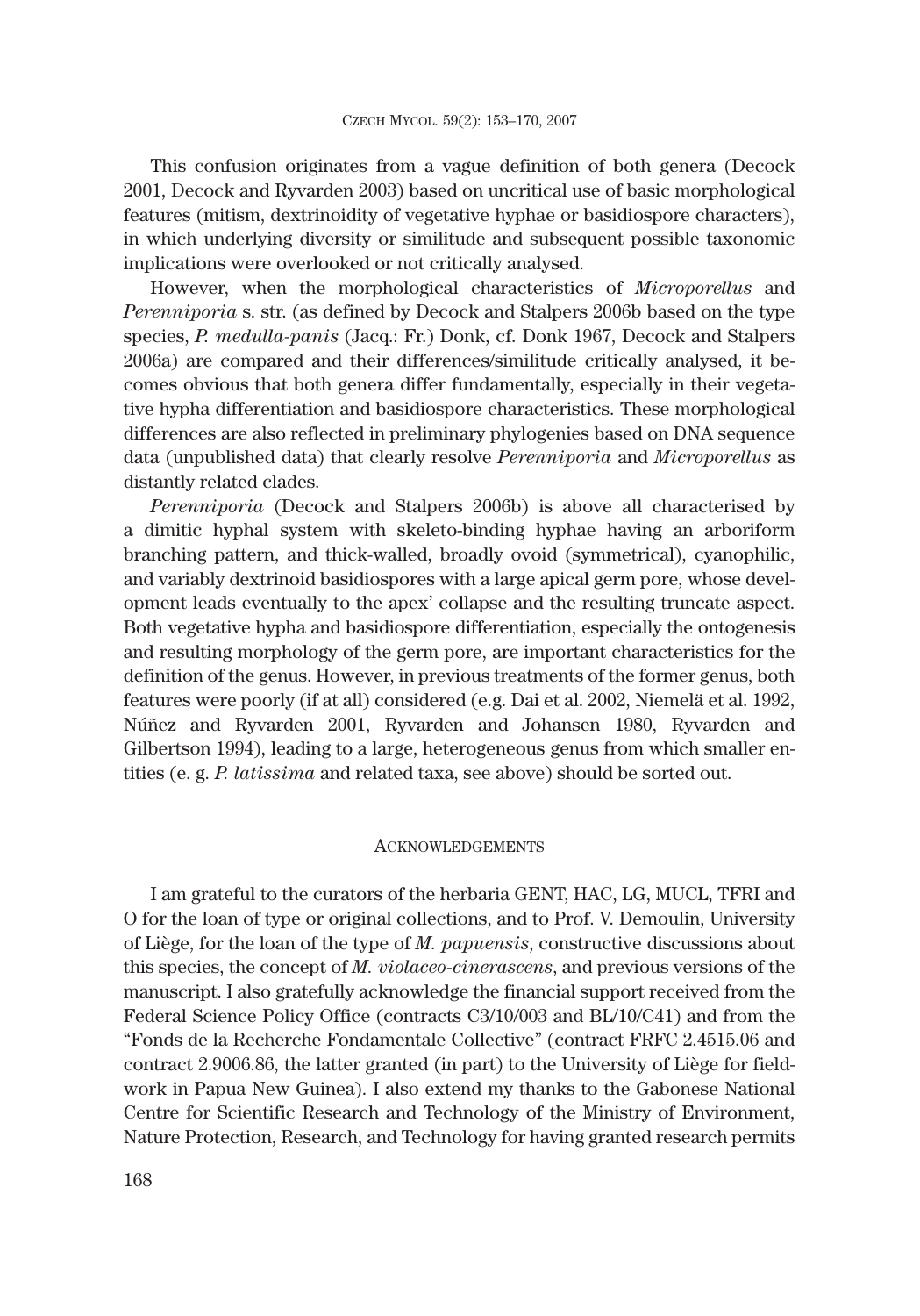for fieldwork in the Ivindo National Park, Gabon, and to the staff of the Ipassa Makokou Research Station, Gabon, for their help at the station and during fieldwork.

#### **REFERENCES**

- CHANG T. T. and CHOU W. N. (1999): *Antrodia taxa* sp. nov. and *Perenniporia celtis* sp. nov. in Taiwan. Mycol. Res. 103: 622–624.
- CLÉMENÇON H. (1997): Anatomie der Hymenomyceten (Anatomy of the Hymenomycetes). 996 p. Lausanne.
- CORNER E. J. H. (1983): Ad Polyporaceas I. Beih. Nova Hedw. 75: 1–182.
- CORNER E. J. H. (1987): Ad Polyporaceas IV. Beih. Nova Hedw. 86: 1–265.
- CORNER E. J. H. (1989): Ad Polyporaceas V. Beih. Nova Hedw. 96: 1–218.
- CORNER E. J. H. (1993): Ad Polyporaceas Explicandum. Nova Hedw. 57: 143–157.
- DAI Y. C., WU S.-H. and CHOU W. N. (2002): Two new polypores (Basidiomycota) from Taiwan. Mycotaxon 83: 209–216.
- DAVID A. and RAJCHENBERG M. (1985): Pore fungi from French Antilles and Guiana. Mycotaxon 22: 285–325.
- DECOCK C. (2001). Studies in *Perenniporia*. Some South East Asian taxa revisited. Mycologia 93: 774–795.
- DECOCK C. and HERRERA FIGUEROA S. (2000): Studies in *Perenniporia*. *Navisporus ortizii*, a synonym of *Perenniporia martius*, and a note on *Navisporus* and *Perenniporia* in Cuba. – Crypt. Mycol. 21: 153–162 .
- DECOCK C. and RYVARDEN L. (1998): *Microporellus straminellus* comb. nov. and a note on *Perenniporia stipitata*. – Crypt. Mycol. 19: 171–179.
- DECOCK C. and RYVARDEN L. (2002): Two undescribed *Microporellus* species and notes on *M. clemensiae*, *M. setigerus*, and *M. subincarnatus*. – Czech Mycol. 54: 19–30.
- DECOCK C. and RYVARDEN L. (2003): Studies in *Perenniporia*. *Pseudopiptoporus chocolatus* comb. nov., a synonym of *Perenniporia ahmadii*, and a note on *Pseudopiptoporus*. – Nova Hedw. 77: 199–211.
- DECOCK C. and STALPERS J. (2006a). Proposal to conserve the name *Perenniporia* against *Physisporus* with a conserved type (Basidiomycota). – Taxon 55: 227.
- DECOCK C. and STALPERS J. (2006b): Studies in *Perenniporia*: *Polyporus unitus*, *Boletus medullapanis*, and the nomenclature of *Perenniporia*, *Poria*, and *Physisporus*, with a note on the European *Perenniporia* taxa with a resupinate basidiome. – Taxon 55: 759–778.
- DONK M. A. (1967): Notes on European polypores II. Notes on *Poria*. Persoonia 5: 47–130.
- GIBERTONI T. B., RYVARDEN L. and CAVALCANTI M. A. (2004): Studies in Neotropical polypores 18: new species from Brazil. – In: Synopsis Fungorum 18, p. 44–56, Oslo.
- GINNS J. (1984): *Mollicarpus*, gen. nov. (*Polyporaceae*) with notes on *Coriolopsis byrsina*, *Phellinus crocatus*, and *Polystictus crocatus* var. *sibiricus*. – Mycotaxon 19: 71–80.
- HARKIN J. M. and OBST J. R. (1974): Use of syringaldazine for detection of laccases in sporophores of wood-rotting fungi. – Mycologia 66: 469–476.
- HATTORI T. (2001): Type studies of the polypores described by E.J.H. Corner from Asia and West Pacific Areas II. Species described in *Gloeophyllum*, *Heteroporus*, *Microporellus*, *Oxyporus*, *Paratrichaptum*, and *Rigidoporus*. – Mycoscience 42: 19–28.
- HATTORI T. and LEE S. (1999): Two new species of *Perenniporia* described from a lowland rainforest of Malaysia. – Mycologia 91: 525–531.